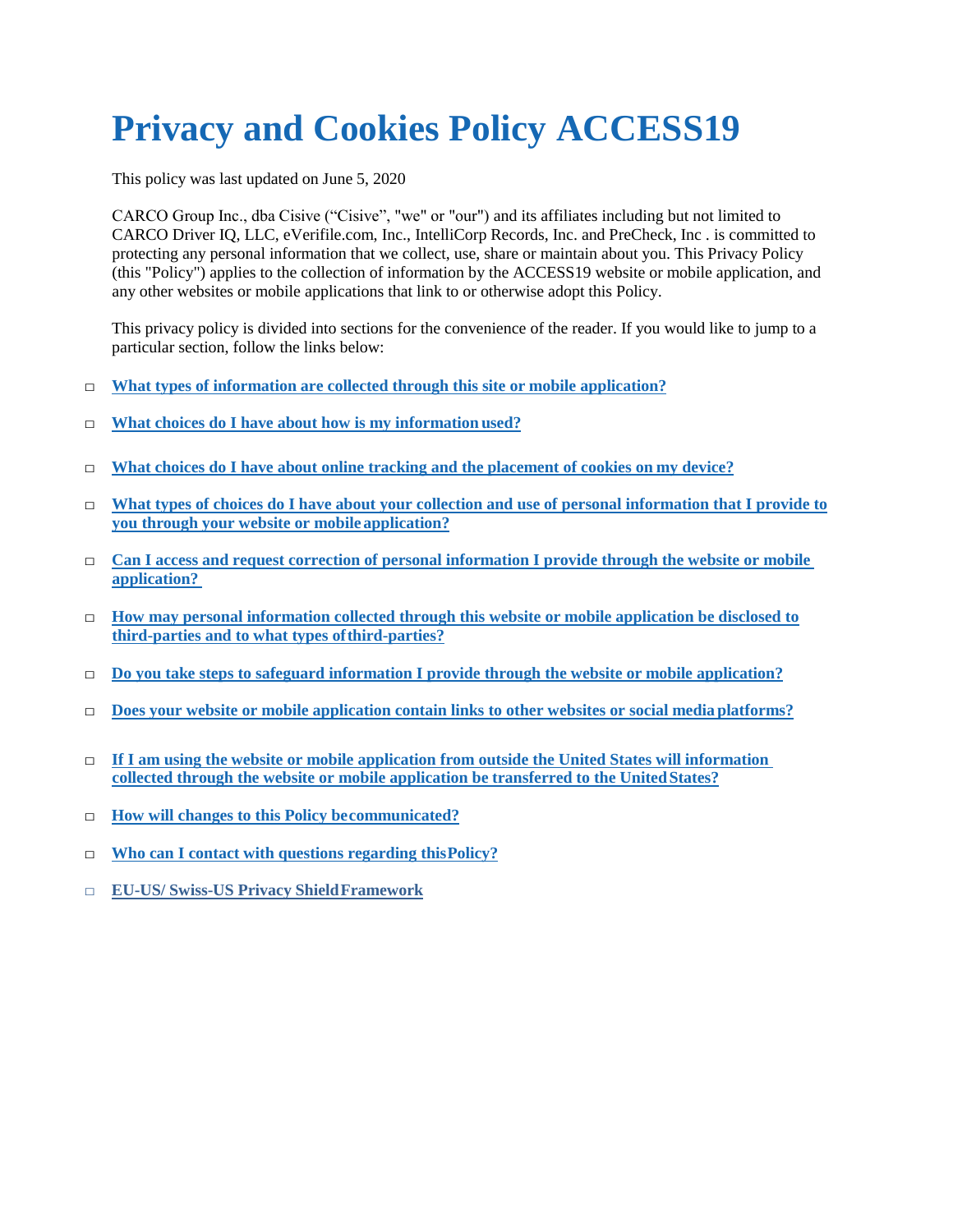### **What types of information are collected through this mobile application?**

We may collect a range of information from your use of the website or mobile application depending upon the features you use.

We may collect personal information, such as your name, address, telephone number or cell or mobile number, email address, or other identifiers about you or, your health status and symptoms information or other information that you may provide in the course of completing a form or transaction on the website or mobile application.

We may collect information about the device that you are using to access our website or mobile application (such as the type of device you are using and the device identification number). Device information may or may not be personally identifiable depending upon whether it is linked to the identity of the user.

We may automatically log information, such as a user's IP address, date and time of access, and other log file data. This information may be used to analyze trends or to administer and protect our mobile applications. We may collect statistical or non-personally-identifiable information about our users. We also may collect aggregate information such as the total number of unique users of the website or application. We may use this information to measure the use of our and applications and to improve our content.

### **How is my information used?**

We may use the information we collect through ACCESS19 for the following purposes:

- 1. To communicate with our customers, including responding to requests for information or to facilitate transactions or communications that users of our website or mobile applications request;
- 2. To maintain our customer accounts, for billing purposes, and for other purposes permitted by our customer agreements, if any;
- 3. To improve and administer our mobile applications;
- 4. To better understand the needs of the users of our website or mobile applications and create content that is relevant to the user;
- 5. For marketing and market research purposes (this does not apply to personally identifiable information submitted through our sites to request a report about anotherindividual);
- 6. To conduct research, generate statistics and de-identified data;
- 7. To personalize content for theuser;
- 8. To notify the user of any changes with our mobile application which may affect the user;
- 9. To enforce the terms of use for our mobile application;
- 10. To prevent fraud and investigate potential misconduct;
- 11. To comply with law and legalprocess.
- 12. To perform the services requested by either you, or your employer, or our clients.

#### **What choices do I have about online tracking and the placement of cookies on my device?**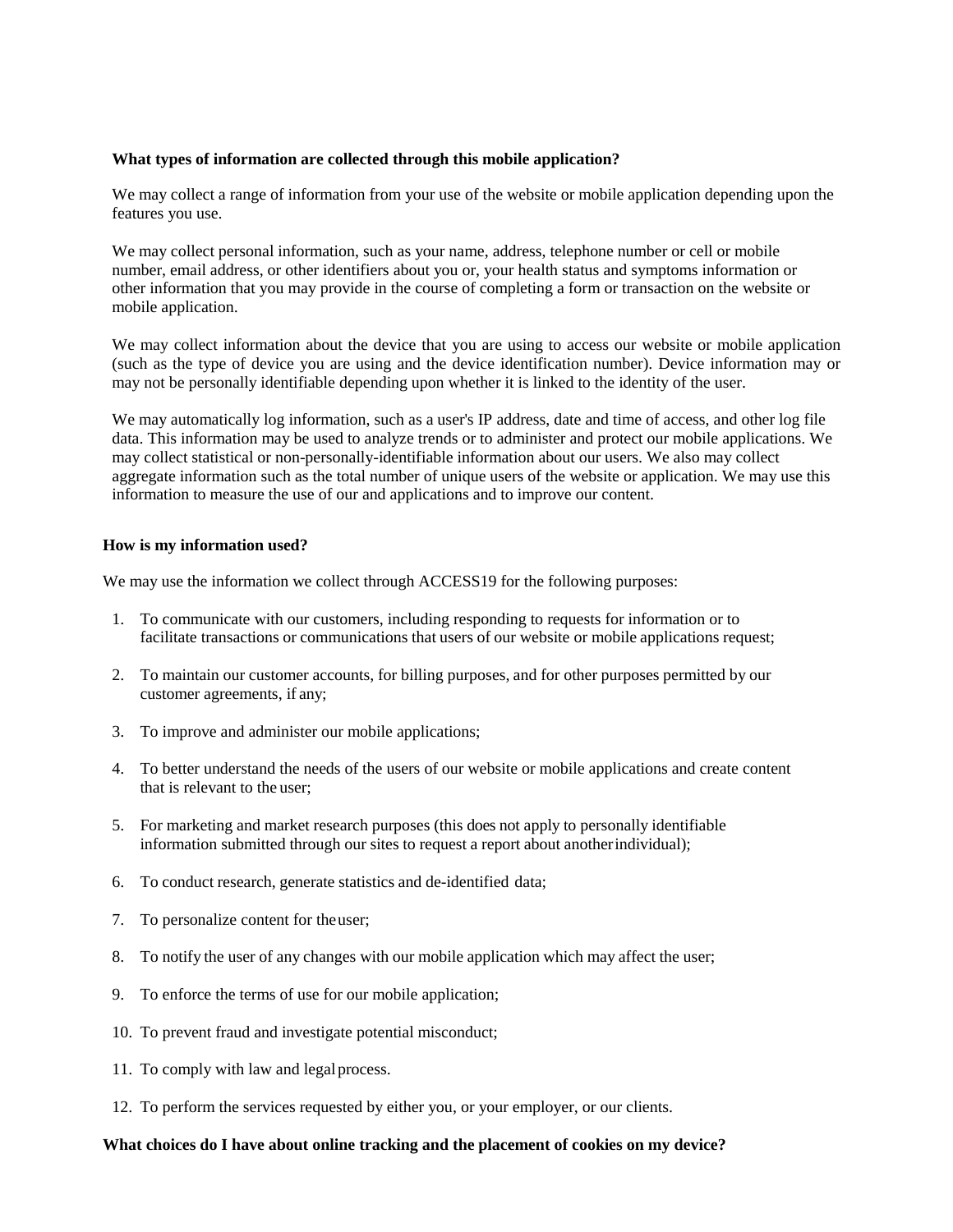Some Internet browsers have begun to offer what often is referred to as "do not track" mechanisms for browser users to automatically signal privacy preferences to websites that they visit. Our site(s) do not currently respond to do-not-track-signals. We may revisit the issue in the future. In the meantime, you can exercise other choices available to you, including limiting the placement of browser cookies on your device using your browser's cookie control features and other choices described in this Policy. Information about browser cookie controls for some common browsers include:

[Internet Explorer](http://windows.microsoft.com/en-US/internet-explorer/delete-manage-cookies#ie%3Die-10) [Safari](https://support.apple.com/kb/ph21411?locale=en_US) [Safari Mobile](http://support.apple.com/kb/HT1677) (iPhones and iPads) [Firefox](https://support.mozilla.org/en-US/kb/delete-cookies-remove-info-websites-stored) [Chrome](https://support.google.com/chrome/answer/95647?hl=en)

# **What types of choices do I have about your collection and use of personal information that I provide to you through your website or mobile application?**

You have a number of choices regarding our collection and use of information through our websites and mobile devices:

- $\Box$  In cases where you are requested to affirmatively provide information, such as to complete a form, or an application, or a survey on the Application, you may decline to do so. Please understand, however, that in some cases certain information is required to complete an application, form or survey, and if you decline to provide the information requested you may not be able to submit the application or request or to use certain functionalities of the website or mobile application.
- $\Box$  If you prefer that we no longer contact you, please e-mail us at  $disputes@cisive.com$ .
- $\Box$  If you would prefer not to receive e-mail marketing messages from us, please use the opt-out instructions included in the email message to opt-out of additional communications.
- $\Box$  You may be given additional choices in the context of particular preferences tools or functions that we make available through our website or mobile applications.

# **Can I access and request correction of personal information I provide through the website or mobile application? How do I access or request correction of information Cisive may maintain about me?**

Yes. You can access personal information that you submitted to us through the website or mobile application either by using mechanisms available through the website or application or contacting us. We require that an individual provide reasonable validation of his or her identity before we provide access to personal information we maintain. Exceptions to access and correction rights may include:

- Where the burden or expense of providing access would be disproportionate to the risks to the individual's privacy in the case inquestion;
- Where the rights of persons other than the individual would be violated;or
- With respect to individual requests for the correction or deletion of information, in cases where we are otherwise contractually or legally required to retain the personalinformation.

To request access to or correction of information please contact us at: (855) 881-0716 or by e-mail: [disputes@cisive.com](mailto:disputes@cisive.com)

# **How may personal information collected through this website or mobile application be disclosed to third parties and to what types of third parties?**

1. We may disclose information with your consent or as otherwise necessary or appropriate to process a transaction that you or our clients may request. For example, if you submit information, we will use that information for the purposes of performing the services of ACCESS19. We may use contact information provided by you such as your cell phone number or email to send updates or notifications regarding your use of the services.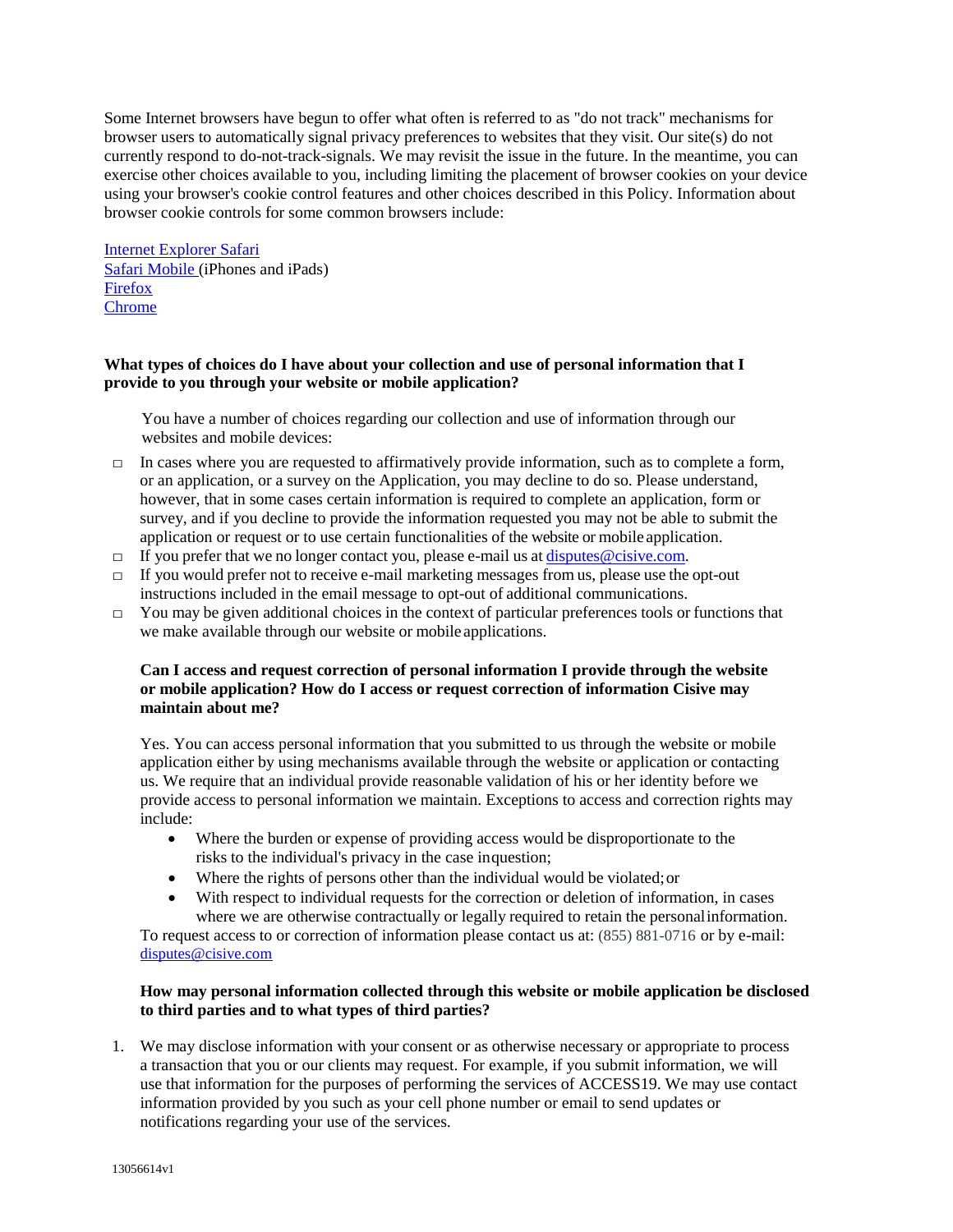- 2. We may disclose, as necessary, information that we collect through our website or mobile applications with employees, agents, affiliated businesses, and service providers providing services on our behalf. In the event that our company or some of our assets are sold or transferred or used as security or to the extent we engage in business negotiations with our business partners, the information collected on our websites or mobile applications, including this site, may be transferred or shared with third parties as part of that transaction ornegotiation.
- 3. If we receive a request from law enforcement officials or judicial authorities to provide information on individuals, we may provide such information. In matters involving claims of personal or public safety or in litigation where the data is pertinent, we may use or disclose your personal information without a court order.
- 4. We may use information you submit to investigate security breaches, misconduct, or otherwise cooperate with authorities pursuant to a legalmatter.

# **Do you take steps to safeguard information I provide through the website or mobile application?**

Cisive takes reasonable precautions to protect personal information from loss, misuse, and unauthorized access, disclosure, alternation, and destruction.

If you use this website or mobile application, you are responsible for maintaining the confidentiality of any user ID and password or other access credentials that you may be provided. You should notify us immediately if any user ID and password or other access credentials we may issue you are compromised.

### **Does your site contain links to other websites or social media platforms?**

Yes, our website or application may include links to other websites or links that facilitate your ability to post content to social media platforms. This Policy only applies to those of our websites or mobile applications that link to this Policy. Please be aware that sites we link to may collect information about you and operate according to their own privacy practices which may differ from this Policy. Similarly, if you post content to social media platforms, such as Facebook or Twitter, please remember that your social media postings will be made available in accordance with the social media site where you are posting the information and that you may be limited in your ability to control information once you have made it available to third parties by posting it. Remember to consult the privacy policy of any websites you may visit regarding their privacy practices.

## **If I am using the site from outside the United States will information collected through the site be transferred to the United States?**

This site or mobile application is designed primarily for users from the United States. By using this site, users from other countries consent to the transfer of any personal or other information collected to the United States and housed on servers in the United States and your information will be subject to use and disclosure in accordance with this Policy and applicable United States federal, state, and local law.

We participate in EU- US Privacy Shield program administered by the U.S. Department of Commerce. Information we may collect through this site from individuals submitting personal information from countries that participate in the Privacy Shield program also is subject to our Privacy Shield Privacy Statement which is available at [http://www.cisive.com/eu-privacy](http://www.cisive.com/eu-privacy-policy.php)[policy.php.](http://www.cisive.com/eu-privacy-policy.php)

### **How will changes to this Policy be communicated?**